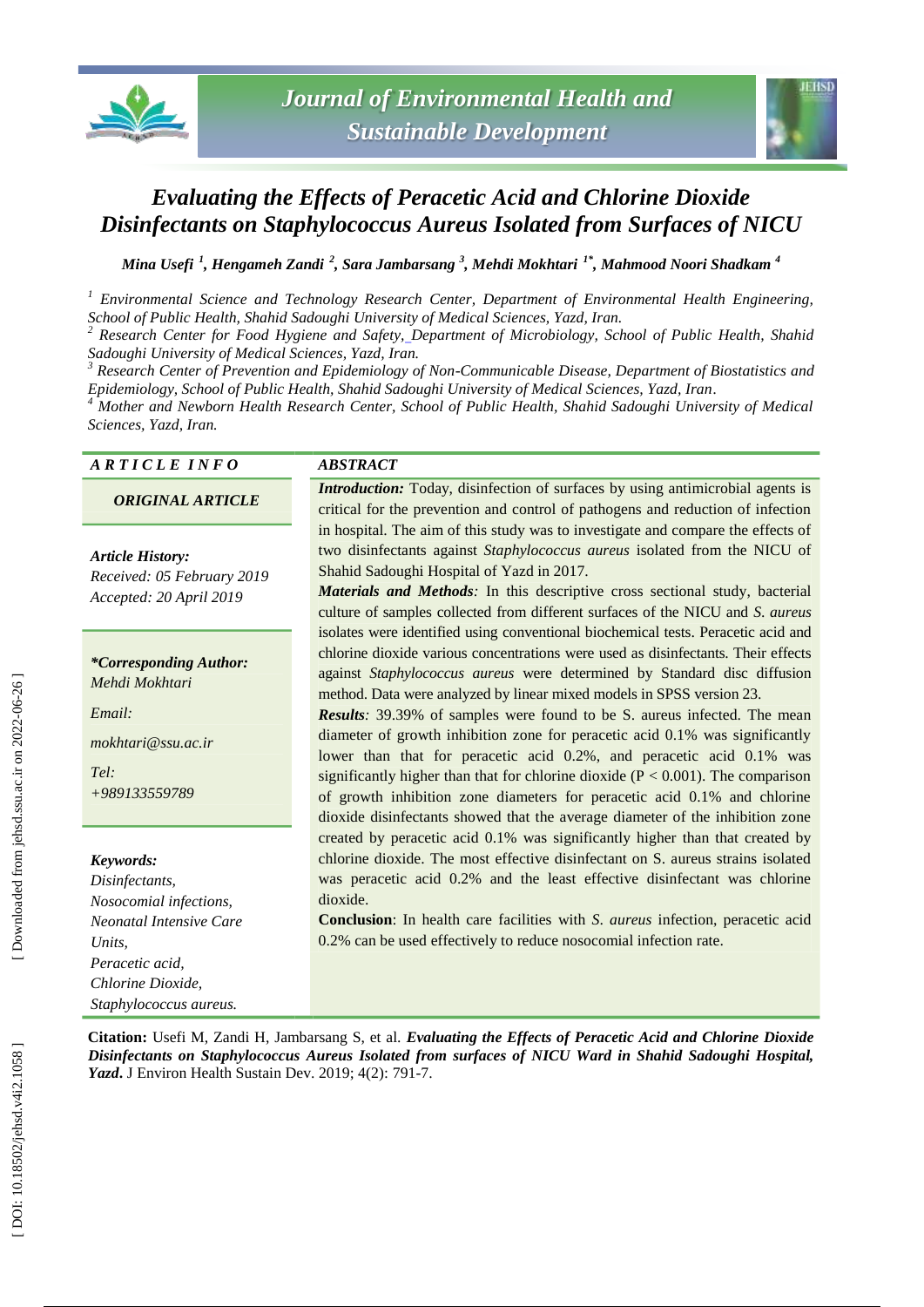#### **Introduction**

Contaminated surfaces have always been considered as one of the ways of transmission of diseases in health care facilities. Proper disinfection and sterilization can be an effective way to control hospital infections<sup>1</sup>. Nosocomial infections are one of the common problems of hospitals that increase the burden of diseases in the community and mortality in hospitalized patients<sup>2</sup>.

The incidence rate of these infections in NICUs has been reported from 5.9% to  $31.8\%$  <sup>3, 4</sup>. Factors such as prematurity, low weight, long hospital stay, use of invasive methods such as tracheal tube, ventricular shunt, vascular catheter, and intravenous feeding with fat emulsions play an important role in the development of these infections and the difference in their incidence rates in neonates  $5, 6$ . One of the most distinct and most frequently occurring bacterial infections in the hospitals around the world is *Staphylococcus aureus* infection 7 . This bacterium is a gram positive, catalase -positive, obligate anaerobic and sporeless coccus  $8, 9$ . Many factors can contribute to the transmission of *Staphylococcus aureus* . One of the most important factors for the spread of nosocomial infections is inappropriate use of antimicrobial agents  $10$ . Proper use of disinfectants and antiseptic agents for medical equipment and surfaces can be very effective way to reduce exposure population  $11$ . Having enough knowledge about the principles of disinfection, antisepsis and sterilization is a key factor. Unfortunately, due to inappropriate selection of disinfectants, inappropriate physical conditions of the setting and lack of relevant knowledge and training among the staff, the effects of these substances have been declining, leading to unhealthy condition and consequently increased of Nosocomial infections  $^{12}$ .

Peracetic acid (PA), with the chemical formula  $C_2H_4O_3$ , is a combination of acetic acid and peroxyhydroxide that is called with different commercial names around the world. Peracetic acid with oxidizing the outer membrane can kill bacterias, endospores, yeasts, and fungal spores.

PA belongs to the organic peroxides family and is produced by combination of acetic acid and hydrogen peroxide in aqueous environment, and exhibits high antimicrobial properties because of its high oxidation potential  $13$ . Chlorine dioxide (ClO <sup>2</sup>) is a strong oxidizing substance and serves as a highly effective disinfectant for hospital equipment <sup>14</sup>. The prevention and control of hospital infection in infants is very important, because their immune system has not yet been fully activated and therefore microbial agents may develop severe and fatal infections in them . Also premature and low birth weight infants with acute medical problems stay for weeks to months in the NICU, during which they may contact with medical equipment, antibiotic -resistant hospital flora, and invasive procedures.Therefore NICU should be more studied to ensure that disinfection process is safe for infants and staffs.<sup>15</sup>.

#### **Materials and Methods**

## *Studied disinfectants*

Peracetic acid at concentrations 0.1% and 0.2% (Merck Co., Germany) and Chlorine dioxide 1% (Dorna Daroye, Yazd, Iran ) were used as disinfectants.

#### *Sample collection*

This descriptive cross sectional study was performed on samples from the NICU of Shahid Sadoughi Hospital in Yazd in 2017. First, 93 samples was calculated by using the G -Power software version 3192 given the effect size of 0.3, the significance level of 0.5 and the power of 80%.

Sampling procedure was performed within three months (from November to February 201 7) in three randomly selected days at 1 -month intervals (to be repeated).

. 33 places in different parts of the NICU with the highest exposure to patients and staff were selected. Then, surfaces of 10 cm x 10 cm were marked with tape strips. At 11 -12 o'clock, a sterile swab was moisturized with sterilized physiological serum, and all marked surfaces were sampled <sup>16</sup>. Then, samples were poured into a tube containing 3 ml of the prepared and labelled tryptic soy broth (TSB) culture medium (Darvash Company, Iran),

*Jehsd.ssu.ac.ir*

Jehsd.ssu.ac.ir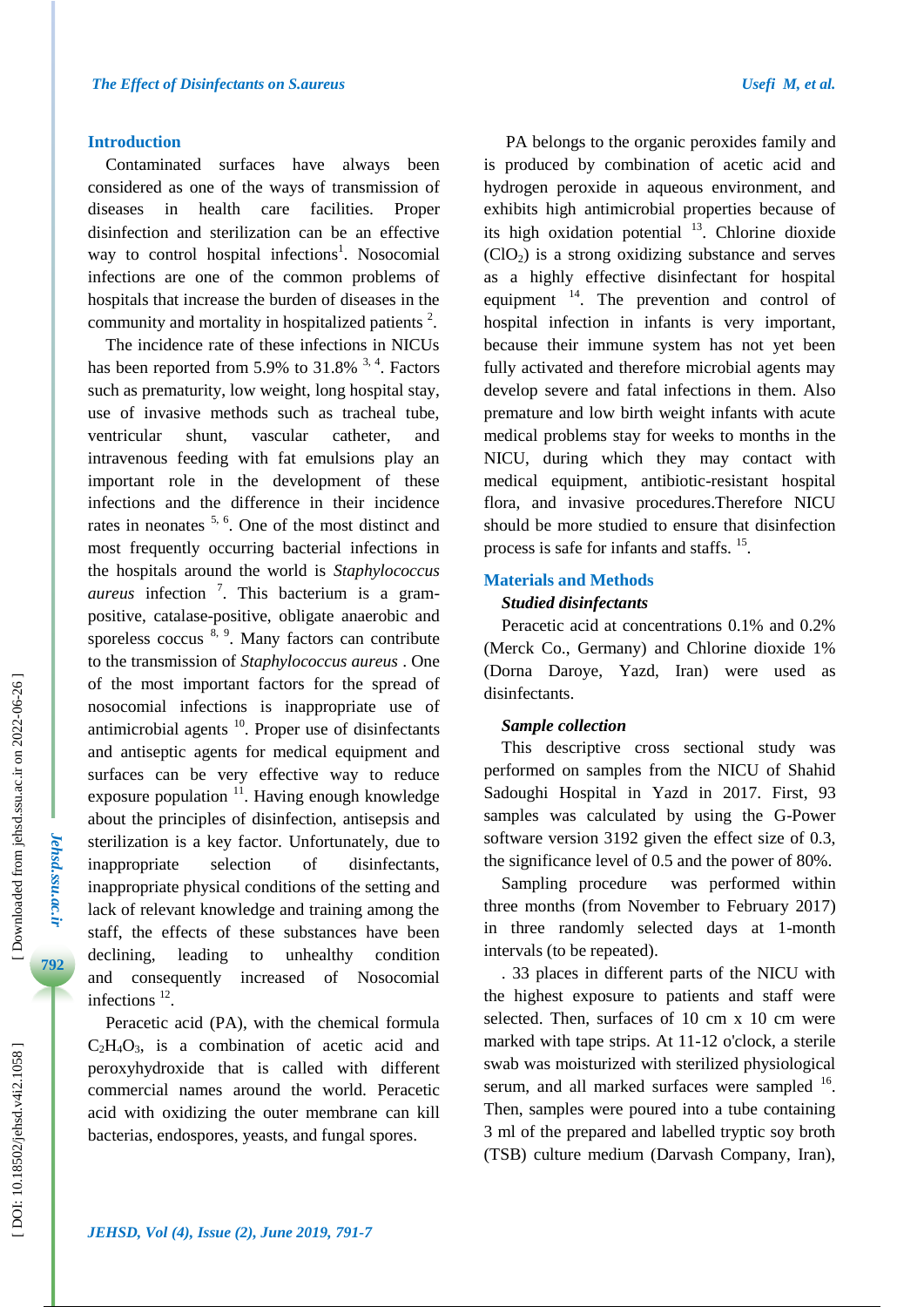and then were immediately transferred to the Microbiology Laboratory of Shahid Sadoughi University of Medical Sciences.

All sampling steps were carried out near an alcohol light. Sampling from all selected places was carried out according to the above method. Sampling was performed in triplicate at 1 -month intervals and without any prior coordination with the staff of the NICU.

# *Sample culture and identification of Staphylococcus aureus isolates*

100 μl of each sample was transferred to the already prepared culture media blood agar - Eosin Methylene Blue Agar (EMB) (Darvash Company, Iran) and cultured linearly by using a sterile loop near the flame. Plates were incubated at 37 °C for 24 hours. The colonies present in the culture media were gram stained. In the case that clustered gram positive cocci were observed, the colonies were identified using conventional biochemical tests such as catalase, coagulase, , and Mannitol fermentation in Mannitol salt agar (Darvash Company, Iran)  $17$ .

#### *Antimicrobial effect of disinfectants*

Susceptibility of bacterial isolates against disinfectants was measured by the Kirby -Bauer method and according to the CLSI protocol<sup>18</sup>. In brief, sterilized blank disks were dipped with 20 μl of the disinfectant and after complete absorption, disks were left at 37 °C to dry completely. A bacterial suspension of the fresh (24 -h) culture of *S* . *aureus* isolates, equivalent to 0.5 McFarland opacity  $(1.5 \times 10^8 \text{ CFU/ml})$ , was prepared and cultured on the Mueller -Hinton agar (Darvash Company, Iran) by using a sterile swab. Then, disks containing disinfectants were placed on the culture medi a at a distance of 24 mm from each other by means of sterile pins, and stored at 37 °C for 18 -24 h. After incubation, the bacterial growth inhibition zone around the disk was measured in mm. The susceptibility measurement was conducted in triplicate with the three disinfectants for all isolates and the mean diameter of the growth inhibition zone was calculated after each test  $2$ . In this study, the growth inhibition zone diameter of 6 mm was considered to represent no effect, 7 -10 mm low effect, 11 -15 mm average effect and more than 15 mm strong effect  $2$ . To control the test, a disk containing physiological serum was used, and to control the sterility, a blank disk without any additive was used. Finally, the data were tabulated and analyzed using the mixed linear model and descriptive tables in the SPSS version 23.

## **Ethical issues**

This study was conducted after its protocol was approved by the Medical Ethics Committee of Shahid Sadoughi University of Medical Sciences and Health Services (IR.SSU.SPH.REC.1395.9)

## **Results**

39 isolates (39.39%) if all samples (99 samples) were found *S*. *aureus* positive in three steps of sampling. 11 samples (28.20%) were found in the first sampling, 15 (38.46%) in the second sampling and 13 (33.33%) in the third sampling. Comparison of the inhibition zone diameters of the three disinfectants was performed using a linear mixed model. The mean  $(\pm$  standard deviation) values of the inhibition zone diameters for the three disinfectants are shown in Table 1. The mean inhibition zone diameters obtained for the peracetic acid 0.1% and 0.2% and chlorine dioxide 0.1% were 36.228 (mm), 45.319(mm) and 4.424(mm) respectively.

Table 1: Descriptive Indicators Estimated Based on Model for Growth Inhibition Zone for Three Disinfectants

| <b>Disinfectant</b> | Mean(mm) | SD    |
|---------------------|----------|-------|
| Peracetic acid 0.1% | 36.228   | 1.625 |
| Peracetic acid 0.2% | 45.319   | 1.659 |
| Chlorine dioxide 1% | 4 4 2 4  | 1.625 |

The paired comparison of the effect of disinfectants on the inhibition zone showed that the

mean diameter of the inhibition zone created by the peracetic acid 0.1% was significantly lower than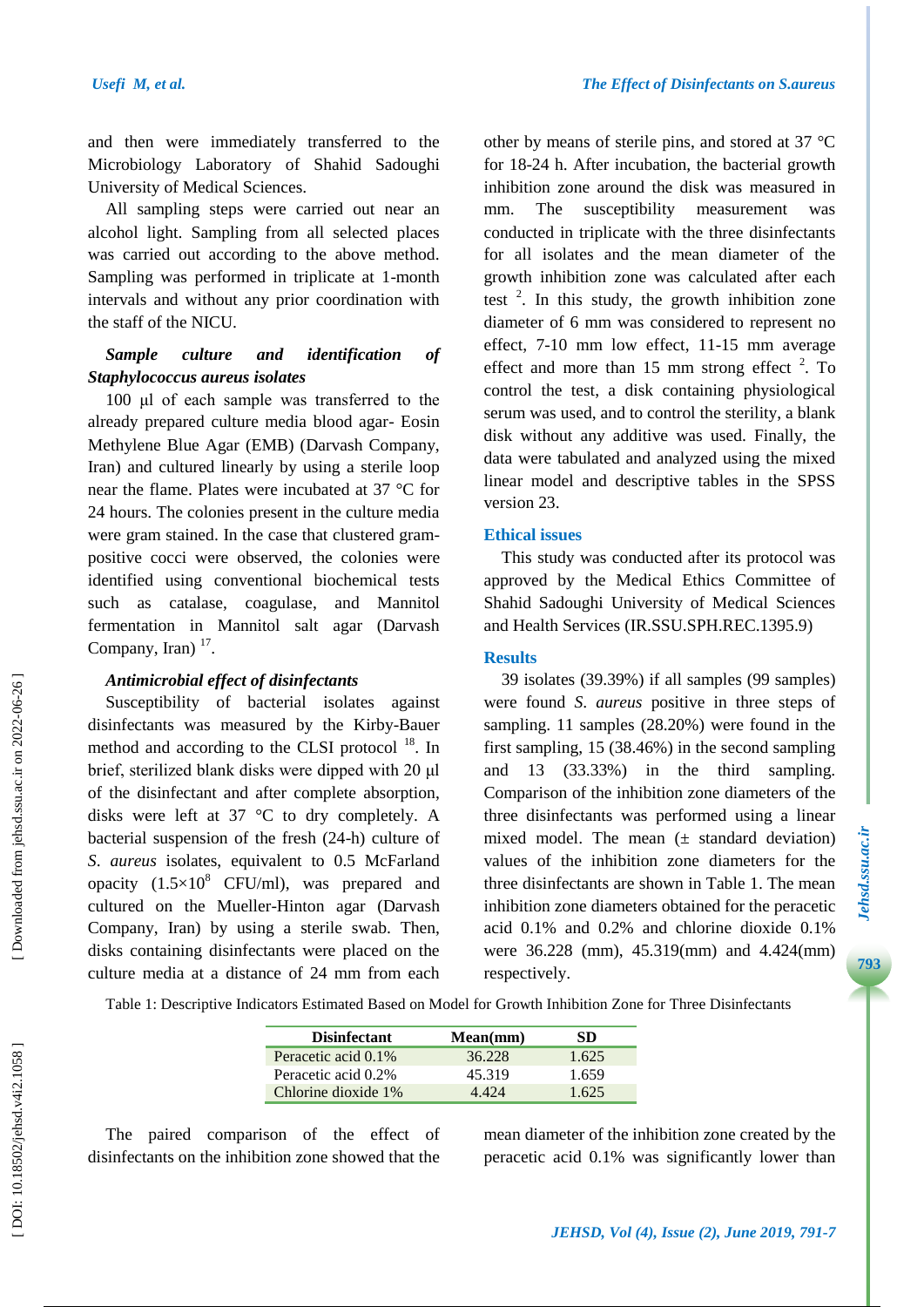that created by the peracetic acid  $0.2\%$  (P = 0.000), and this variable for peracetic acid 0.2% was significantly higher than that for chlorine dioxide 1% ( $P = 0.000$ ) (Table 2).

The comparison of the diameters of growth inhibition zones created by the peracetic acid 0.1%

and 0.2% and chlorine dioxide 1%, showed that the mean diameter of the growth inhibition zones created by peracetic acid 0.1% were significantly higher than that created by the chlorine dioxide 1% ( $P = 0.000$ ).

| Disinfectant(I) | Disinfectant(J)     | <b>Mean</b><br>$(I-J)$ | <b>SD</b> | df     | <b>P-value</b> | 95% CI         |                    |
|-----------------|---------------------|------------------------|-----------|--------|----------------|----------------|--------------------|
|                 |                     |                        |           |        |                | Lower<br>limit | <b>Upper limit</b> |
| Peracetic acid  | Peracetic acid 0.2% | $-9.091$ <sup>*</sup>  | 1.371     | 72.531 | 0.000          | $-12.452$      | $-5.730$           |
| $0.1\%$         | Chlorine dioxide 1% | $31.804*$              | 1.588     | 86.291 | 0.000          | 27.927         | 35.681             |
| Peracetic acid  | Peracetic acid 0.1% | $9.091$ *              | 1.371     | 72.531 | 0.000          | 5.730          | 12.452             |
| $0.2\%$         | Chlorine dioxide 1% | 40.895                 | 1.371     | 72.531 | 0.000          | 37.534         | 44.256             |
| Chlorine        | Peracetic acid 0.1% | $-31.804$ <sup>*</sup> | 1.588     | 86.291 | 0.000          | $-35.681$      | $-27.927$          |
| $dioxide$ 1%    | Peracetic acid 0.2% | $-40.895$ <sup>*</sup> | 1.371     | 72.531 | 0.000          | $-44.256$      | $-37.534$          |

Table 2: Comparison of the effects against disinfectants (peracetic acid 0.1% and 0.2% and chlorine dioxide)

\* Adjustment for multiple comparisons: Bonferroni.

#### **Discussion**

The results of this study indicate d that the peracetic acid has a strong antibacterial effect on the gram -positive bacterium *S*. *aureus*, which is consistent with other studies  $13, 19, 20$ . In the other hand chlorine dioxide was found to cause the lowest mean diameter of the inhibition zone for *S* . *aureus*.

The study of Mary -Garvry et al. showed that peracetic acid has a high level of antimicrobial activity  $2^{1}$ , which is consistent with our study. The study of Lynam et al. also revealed that resistance to peracetic acid was not observed among the important nosocomial bacterial pathogens  $23$ . The results of this study are consistent with one study conducted in Imam Khomeini Hospital of Urmia <sup>24</sup> and the study of Samarghandi et al  $^{25}$ . Babaie et al. investigated the replacement potential of aldehyde with peracetic acid and hydrogen peroxide for disinfection of surfaces in the CCU and ICU of Shahid Rajaee Cardiovascular Research Center, Tehran, and found that hydrogen peroxide was significantly better than peracetic acid  $26$ . Vizcaino-Alcaide et al. compare d the effects of the disinfectants peracetic acid and glutaraldehyde 20 % and their results showed that peracetic acid is a safe disinfectant and a good alternative to glutaraldehyde  $20\%$  for high-level disinfection  $27$ . Another study has proposed the replacement of peracetic acid with chlorine dioxide for disinfection of sewage  $^{28}$ , which is consistent with the current study. Antibacterial activity of peracetic acid has been investigated and its inhibitory effect on the growth of many bacteria such as *Mycobacterium, Pseudomonas, Enterococci* and *Staphylococi* has been demonstrated  $19, 20$ . In the present study, two concentrations (0.1% and 0.2%) of this disinfectant were investigated. The study of Moradi indicated that gram -positive bacteria exhibit higher susceptibility to peracetic acid than gram -negative ones<sup>13</sup>. This difference can be attributed to the different wall structures of the two groups of bacteria, because it has been established that the *numerous* peptidoglycan layers in gram -positive bacteria walls cause a higher susceptibility to bactericidal drugs and agents compared to gram negative ones. Gram -positive cell envelope is relatively simple, consisting of two to three layers: a cytoplasmic membrane, one or more thick peptidoglycan layers, and in some bacteria an extracellular layer called the bacterial capsule  $29$ . Frata et al. studied *S. aureus* contamination on the surfaces of a hospital clinic, and concluded that disinfecting and cleansing the surfaces with collaboration and training of hospital staff, is

*Jehsd.ssu.ac.ir*

Jehsd.ssu.ac.ir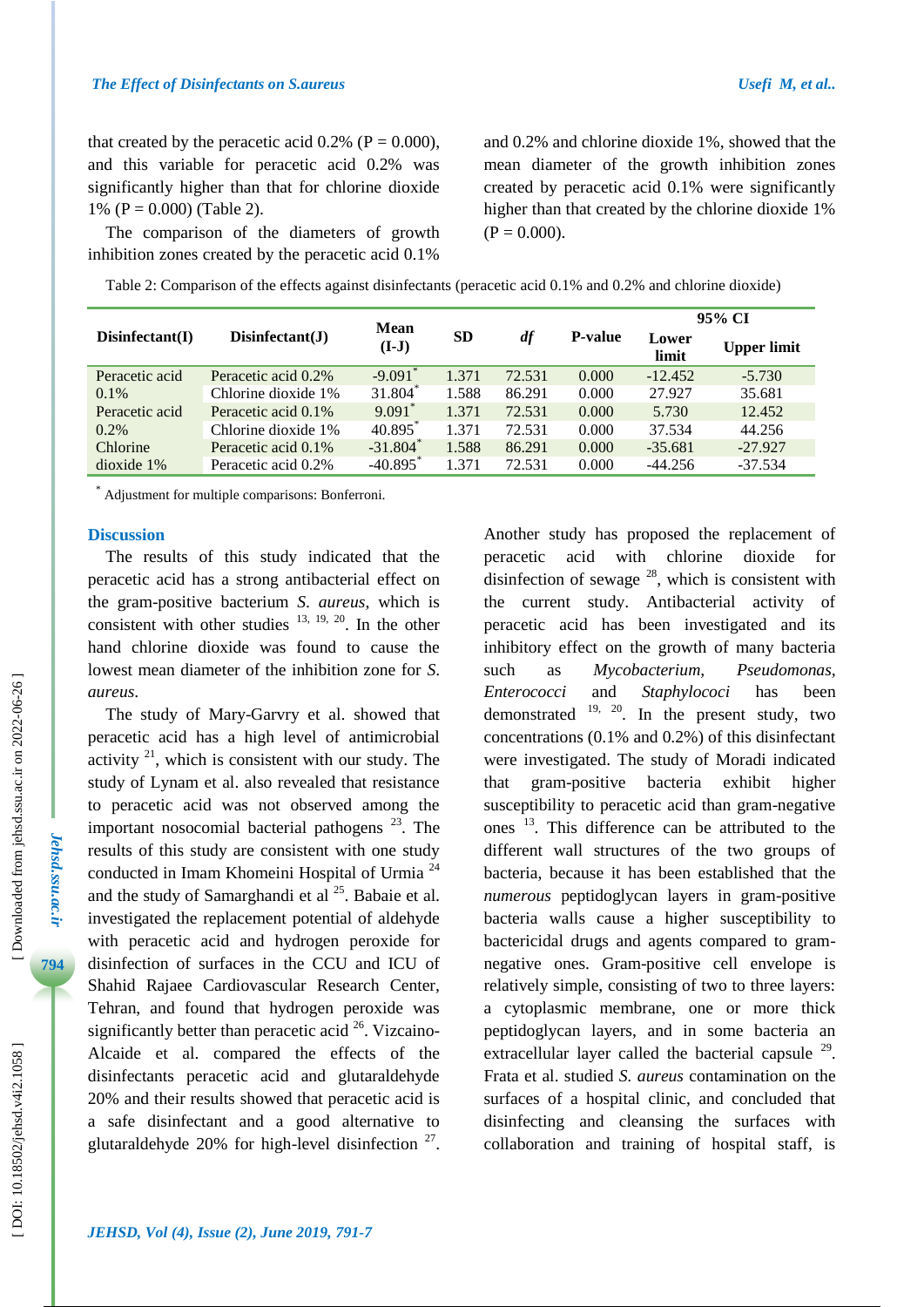effective to reduce the *S*. *aureus* burden <sup>30</sup>. Investigations in the Burns Ward of Shahid Sadoughi Hospital in Yazd showed that all disinfectants studied were effective on isolated microorganisms (including *Pseudomonas aeruginosa*, Enterobacter species, Bacillus species, *Klebsiella pneumoniae*, *Staphylococcus aureus*, *Escherichia coli*, Enterococci, and Proteus and Acinetobacter species), and there was a significant difference between the mean number of bacteria before and after disinfection  $31$ . One study was performed on the surfaces of dental units in restorative department in 2015 -2016; and its results showed that all specimens before disinfection had *S*. *aureus* contamination. There were no significant differences in the effects on gram -positive bacteria among the three materials used (Septi Surface **،** H 2 O <sup>2</sup>, Anius DDSH), although all caused a significant reduction in surface contamination  $32$ , which is consistent with our study with respect to the effect of chlorine dioxide on the gram -positive bacterium *S* . *aureus* , because in our study, the chlorine dioxide 1% solution only reduced the surface contaminations.

#### **Conclusion**

Peracetic acid is an effective compound for disinfection and removal of the microorganisms on the surfaces studied. This compound can greatly help control *S* . *aureus* . According to the results of this study, it is strongly recommended to use peracetic acid 0.2% as a disinfectant for the surfaces in hospitals and health care centers where the gram -positive bacterium *S*. *aureus* is widely present.

#### **Acknowledgments**

This article was obtained from a thesis of master's degree in the Environmental Health Engineering at Shahid Sadoughi University of Medical Sciences. Hereby, the authors appreciate the support of Environmental Health Engineering that helped us carry out this research by valuable guidance.

# **Funding**

This study was funded by the authors.

## **Conflict of interest**

We have no competing interests.

This is an Open Access article distributed in accordance with the terms of the Creative Commons Attribution (CC BY 4.0) license, which permits others to distribute, remix, adapt and build upon this work for commercial use.

# **References**

- 1.Ehrampoush M, Davoudi M, Absalan A, et al. Effect of hydrogen and silver peroxide on disinfection of contaminated stainless steel to several pathogenic bacteria. Int J Env Health Eng. 2012; 1: 23 .
- 2 .Zazouli MA, Homayoun nasab M , Langroodi M, et al. Efficiency of some disinfectants (Cidex, Deconex, and Creolin) against *E.Coli*. Journal of Mazandaran University of Medical Sciences. 2015; 2 5(122): 137 -46 . [Persian]
- 3 .Robert PG, Jonathan RE, William R J, et al. Nosocomial infections among neonates in high risk nurseries in the United States . AA P News and Journals Gateway . 1996; 98(3): 357 -61.
- 4 .Roy MC. Modern approaches to preventing surgical site infections. In: Wenzel RP, ed Journal of Prevention and Control of Nosocomial Infections . 4th ed . Philadelphia, PA Lippincott Williams & Wilkins. 2003: 369-84.
- 5. Drews M, Ludwig A, Leititis J, et al. Low birth weight and nosocomial infection of neonates in a neonatal intensive care unit. J Hosp Infect. 1995; 30(1): 65 -72.
- 6 .Ghazvini K, Rashed T, B oskabadi H, et al. Hospital infections and their bacterial factors: neonatal intensive care unit of. Tehran University Medical Journal Tums Publications . [2008; 66\(5\): 349](http://tumj.tums.ac.ir/browse.php?mag_id=57&slc_lang=en&sid=1) -54 .
- 7 .Lowy FD. *Staphylococcus Aureus* infections. N Engl J Med. 1998; 339(8): 520-32.
- 8 .Ghaznavi -Rad E, Nor -Shamsudin M, Sekawi Z, et al. Predominance and emergence of clones of hospital -acquired methicillin -resistant *Staphylococcus Aureus* in Malaysia . J Clin Microbiol. 2010; 48(3): 867 -72.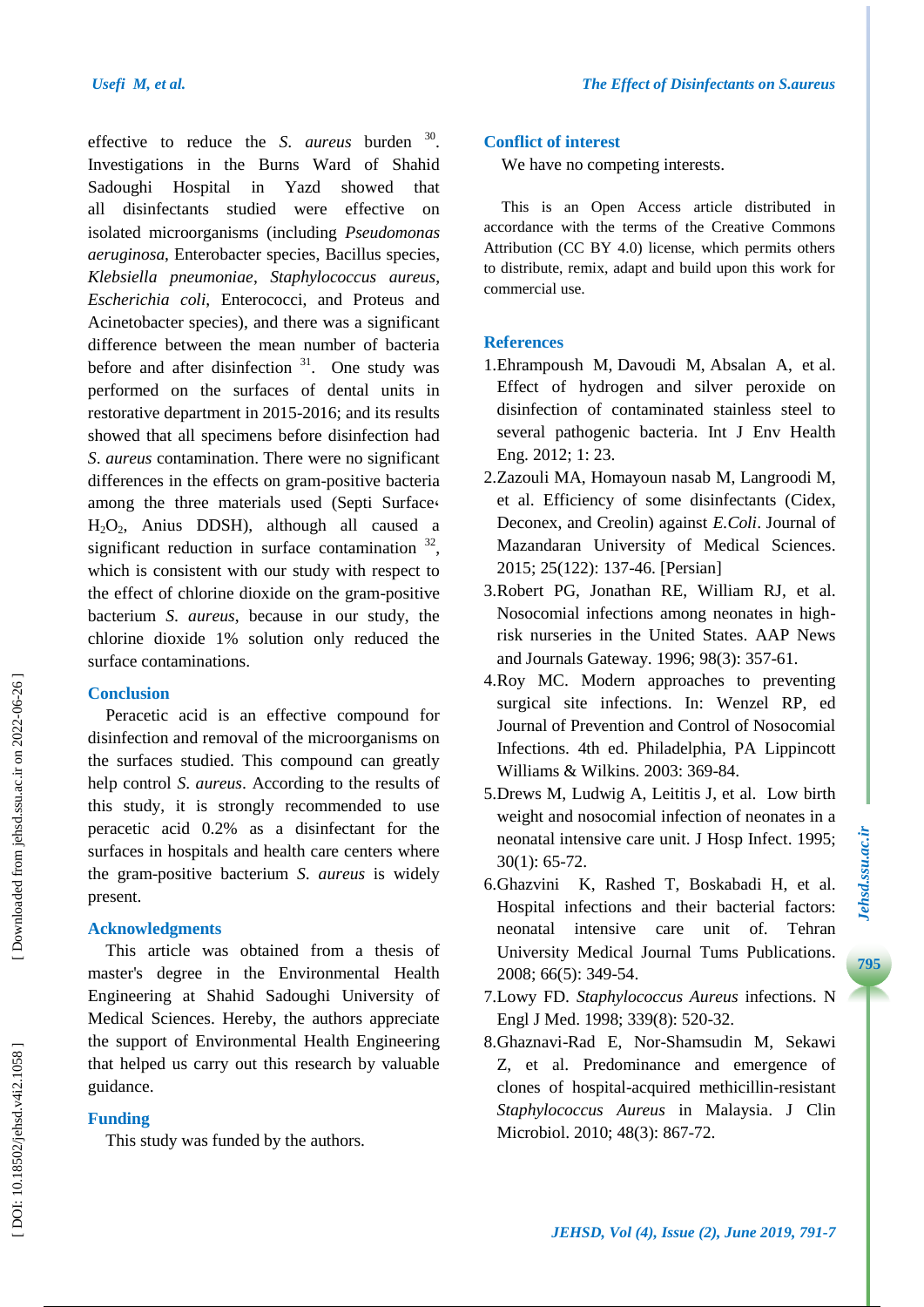- 9 .Morell EA, Balkin DM. Methicillin -resistant *Staphylococcus Aureus*: A pervasive pathogen highlights the need for new antimicrobial development. Yale J Biol Med. 2010; 83(4): 223 - 33.
- 10 . Rutala WA, Weber DJ. Infection control: the role of disinfection and sterilization. J Hosp Infect. 1999; 43(1) : 43 -55.
- 11 . Abdollahi L, Emadi F. Disinfecting policy [Internet]. Shahid Motahari Marvdasht educational center: YAZD University of Medical Sciences: ; 2011 . Available from: http:// www.ssu.ac.ir/cms/fileadmin/user\_upload.../108 0zede\_ofonii\_konande.pdf [Cited Jul 02, 2018].
- 12 . Taqvaei E. Disinfectant handbook, handbook on the use of chemicals and toxin ; 2016. Available

from:http://arakmu.ac.ir/file/download/page/153 8054995 -.pdf [Cited May 22, 2017] .

- 13 . Moradi A, Shahmoradi M, Ghaemi E, et al. Broad spectrum antibacterial activity of peracetic acid (Percidin). Journal of Research in Medical Sciences. 2009; 11(1): 10.
- 14 . Working party report report. Cleaning and disinfection of equipment for gastrointestinal endoscopy. Report of a working party of the british society of gastroenterology endoscopy committee .1998; 42(4): 585 -93.
- 15 . Majorry A, Besharti R, Sadeqyan A. Frequency of colonized bacteria and serotonin induced septicemia in neonates hospitalized in N.I.C.U department of Ghaem hospital Mashhad. Journal of North Khorasan University of Medical Sciences. 2011; 3(1): 35-8.
- 16 . Saharkhizan M, Yousefi Mashouf R, Bilalifard S, et al. Investigating the effectiveness of new antiinfectives Sanosil, Alprosvyyd, Bibet Frat and Javal Dose compared to Microtone and Deconex on organisms isolated from dental units. Pajouhan Scientific Journal. 2014; 12(4): 43 - 9 .
- 17 . Mahbad A, Mohamadi M, Hamidi -Fard M. Practical techniques for the laboratory diagnosis of bacterial and virology. 5 -Tehran: Mir Ketab; 20 17.
- 18 . Breakpoints C. CLSI Performance standards for antimicrobial susceptibility testing. Nineteenth informational supplement CLSI document M100 - S21 Wayne, PA: Clinical and Laboratory Standards Institute. 2011.
- 19 . Goni -Urriza M, Pineau L, Capdepuy M, et al. Antimicrobial resistance of mesophilic aeromonas spp. Isolated from two European rivers . J Antimicrob Chemother. 2000; 46(2): 297 -301.
- 20. Thamlikitkul V. Trakulsomboon S, Louisirirotchanakul S, et al. Microbial killing activity of peracetic acid J Med Assoc Thai. 2001; 84(10): 1375 -82.
- 21 . Meade E, Garvey M. Efficacy testing of novel chemical disinfectants on clinically relevant microbial pathogens. Am J Infec Control. 2018; 46(1): 44 -9.
- 22 . Ceretta R, Paula M, Angioletto E, et al. Evaluation of the effectiveness of peracetic acid in the sterilization of dental equipment. Indian J Med Microbiol. 2008; 26(2): 117-22.
- 23 . Lynam PA, Babb JR, Fraise AP. Comparison of the mycobactericidal activity of 2% alkaline glutaraldehyde and 'Nu -Cidex' (0.35% peracetic acid) . J Hosp Infect . 1995; 30(3): 237 -40.
- 24 . Amini F, Yunesian M, Dehghani MH, et al. Comparison of antiseptics' efficacy on *Pseudomonas Aeruginosa*, *Staphylococcus Epidermidis* and *Enterobacter Aeruginosa* in hospital of Imam Khomeini (Urmia). Iranian Journal of Health and Environment. 2012; 5(1): 8.
- 25 . Samarghandi M, Alikhani U, Asgari Q, et al. Identification of the dominant bacteria causing hospital infection and the effect of conventional disinfection products on their elimination case study of atieh hospitals of Hamedan and Malayer. Hozan Journal. 2015; 1(5): 120-30.
- 26 . Babaie T, Sobhani N, Hosseini S, et al. Comparison of the use of peracetic acid and hydrogen peroxide in the replacement of aldehyde form for disinfection of surfaces in special wards of the Tehran research center for cardiovascular rhaei. 13th national conference on environmental Health, Kerman, Kerman University of Medical Sciences . 2010 .

*Jehsd.ssu.ac.ir*

Jehsd.ssu.ac.ir